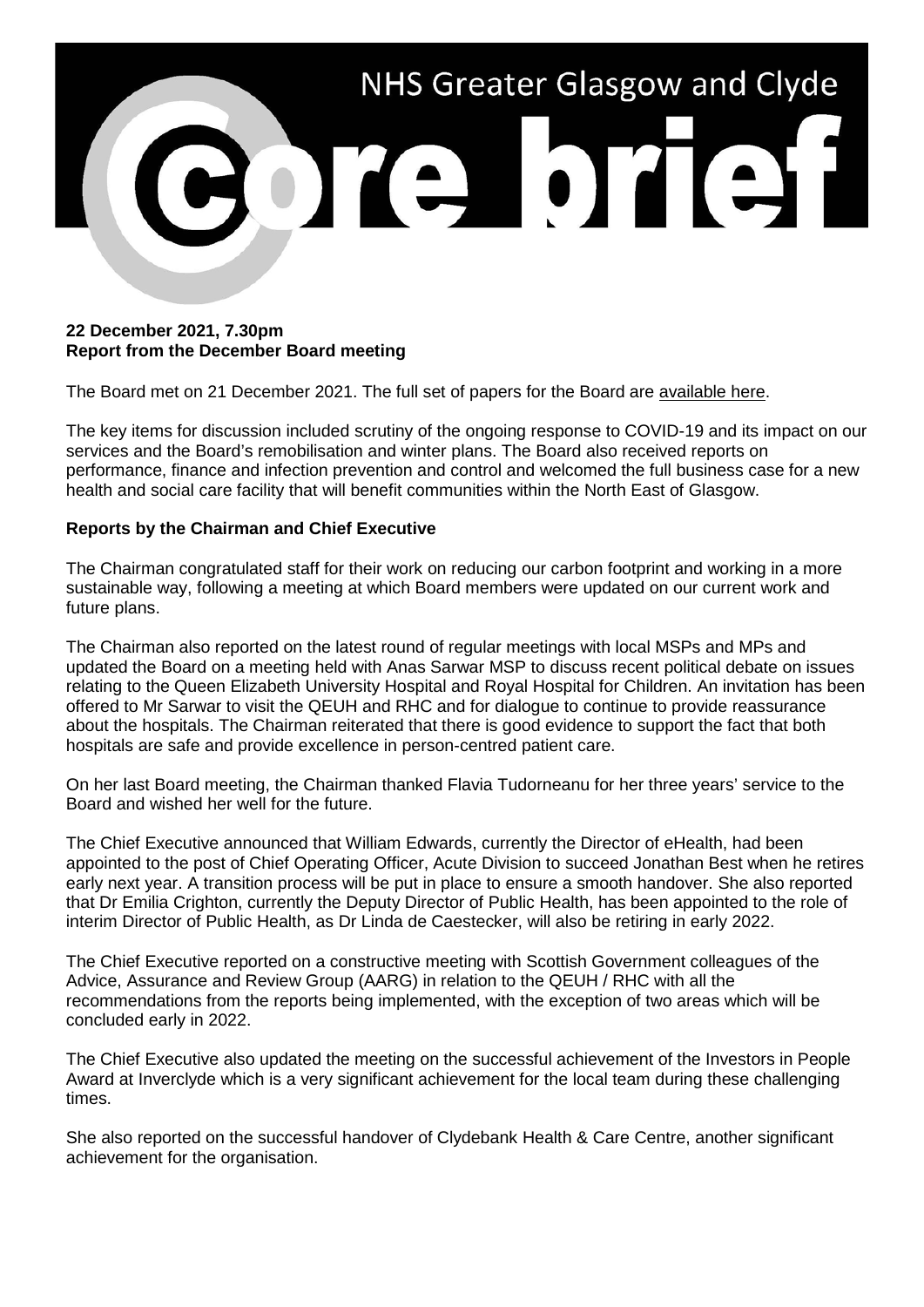# **Patient Story**

Dr Margaret McGuire, Nurse Director, presented this month's patient story which focussed on Karin, a mother who donated her kidney to her daughter, Anna, after she was born with Bilateral Kidney Dysplasia. During COVID, the QEUH has been one of only two centres in the UK still carrying out live donor transplants. Karin said the team provided person centred care not just to Anna but to the whole family. Karin said: "We have nothing but good things to say about the Renal Team." The Board congratulated all involved. To hear Karin and Anna's story, [click here.](https://www.youtube.com/watch?v=_MaI8wwvuao)



# **COVID-19 Update**

The Director of Public Health, Dr Linda de Caestecker, updated the Board on the response to the pandemic. The Board heard that across Greater Glasgow and Clyde, the current COVID-19 rate is 863 per 100,000 population, a 60% increase in a week with 63% of cases assumed to be Omicron. The highest relative increase is in the 18-34 year old age group, with a threefold increase; however, cases have also doubled in the over-65 age group in the last week. There are currently 154 patients who have had a positive COVID-19 diagnosis within the last 28 days in our hospitals, a 20% increase in a week.

She also reported on the significant progress that continues to be made in rolling out the vaccination programme within NHSGGC. To date over 2.1m doses of COVID vaccine have been given and 460,000 doses of flu vaccine.

Dr de Caestecker said there has been a huge amount of work to upscale the vaccination programme with up to 15,000 people being vaccinated per day, the highest number in a single day. Extended opening hours in vaccination centres and reduced waiting times have further increased capacity. From Tuesday, Hampden is also open as a mass vaccination centre, which will increase capacity to 24,000 people per day. Dr de Caestecker urged everyone to book appointments, particularly at Hampden. The Chairman thanked all of the staff involved for their efforts in the vaccination programme.

In closing, Dr de Caestecker advised that the pandemic remains challenging and that people are still becoming unwell. She encouraged people to continue to come forward to get vaccinated when invited and to continue to observe social distancing and wear face coverings.

[Click here to read the full paper.](https://www.nhsggc.org.uk/media/270590/item-08-paper-21_80-covid19-update-board-paper-v1.pdf)

# **QEUH / RHC Update**

Tom Steele, Director of Estates and Facilities, updated the Board on the position relating to the Queen Elizabeth University Hospital and the Royal Hospital for Children in respect of governance, legal claims and the Scottish Hospitals Public Inquiry.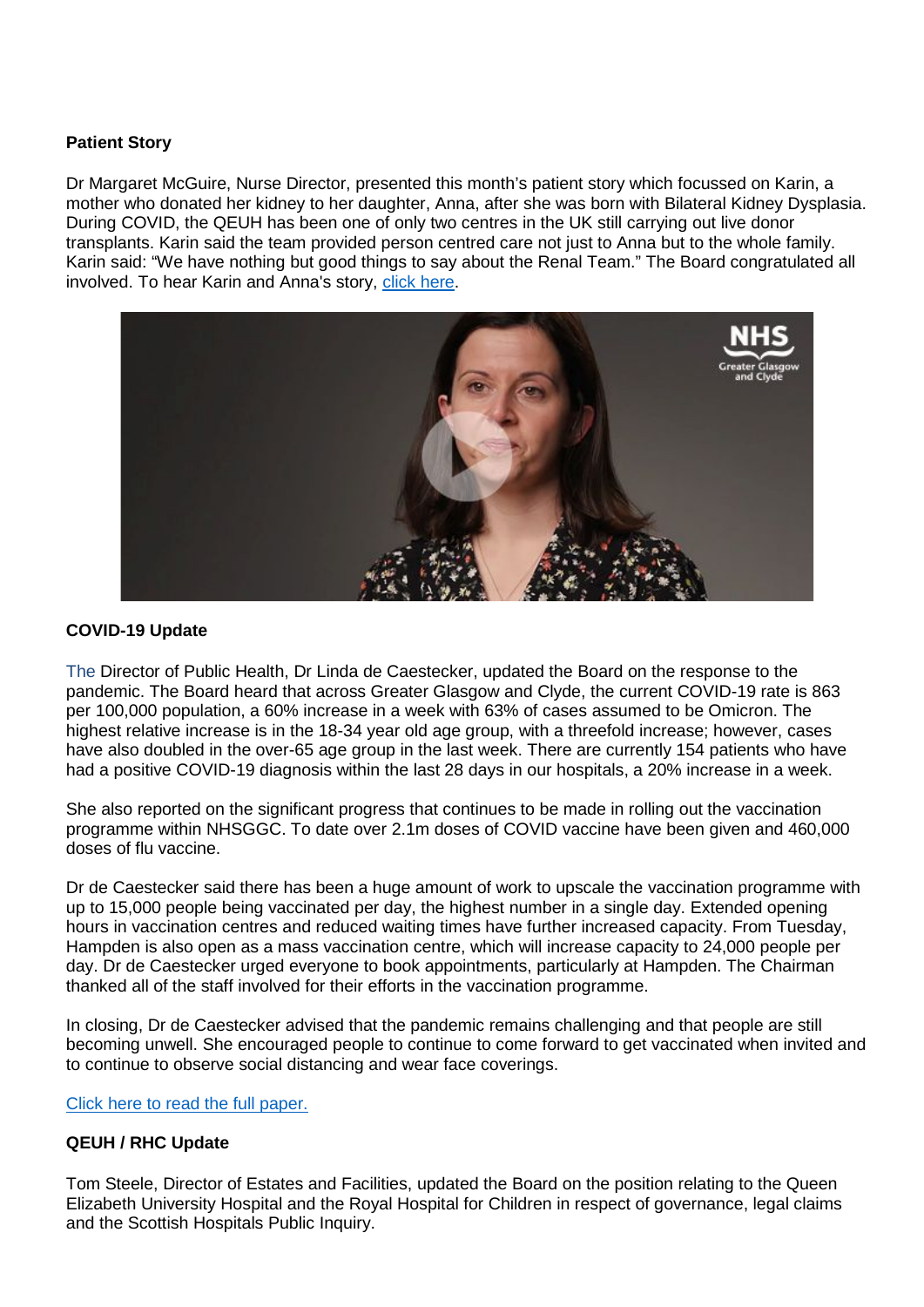In relation to the recommendations from recent external reviews of the QEUH/RHC, significant progress has been made. In total, out of 108 recommendations arising from the Independent Review, the Oversight Board Report and the Case Note Review, only two areas remain outstanding. One of these relates to the re-opening of Wards 2A/B and on this issue, the Board heard that significant progress is being made on the final stages of the £8.9million capital programme, with the wards expected to re-open early in 2022. The other issue relates to the final structure for infection prevention and control which is being finalised with the Scottish Government.

The Board heard that the first substantive evidential hearings of the Public Inquiry concluded on 14 November and that the Board continues to co-operate fully with the Inquiry Team.

[Click here to read the Board Paper 1.](https://www.nhsggc.org.uk/media/270602/item-10-1-paper-21_82-qeuh-update-december-2021-cover.pdf) [Click here to read the Board Paper 2.](https://www.nhsggc.org.uk/media/270603/item-10-2-paper-21_82-december-2021-v2.pdf)

#### **Remobilisation Plan and Winter Update 2021-22**

Dr Jennifer Armstrong, Medical Director, reported to the Board on the Remobilisation Plan (RMP4) and the Winter Plan for NHSGGC covering the period to March 2022.

The focus for the foreseeable future will remain on urgent and emergency care needs, with detailed plans for the ongoing recovery of other planned and elective care when the situation allows. The focus at the moment remains on a range of mitigations to ease the expected pressures on beds, with significant COVID challenges anticipated in the weeks ahead. This includes reviewing the estate to bring into use any vacant ward areas, bed utilisation, pausing elements of the elective programme, focussing only on cancer and urgent cases and tackling delayed discharges.

Dr Armstrong confirmed that COVID-19 Community pathways will remain in place until March 2022, subject to review.

The Board approved the paper.

[Click here to read the Board Paper 1.](https://www.nhsggc.org.uk/media/270591/item-09-1-paper-21_81-rmp4-december-board-cover-paper.pdf) [Click here to read the Board Paper 2.](https://www.nhsggc.org.uk/media/270592/item-09-2-paper-21_81-rmp4-narrative-nhsggc-rmp4-v10-final.pdf) [Click here to read the Board Paper 3.](https://www.nhsggc.org.uk/media/270594/item-09-3-paper-21_81-rmp4-nhsggc-winter-plan.pdf) [Click here to read the Board Paper 4.](https://www.nhsggc.org.uk/media/270592/item-09-2-paper-21_81-rmp4-narrative-nhsggc-rmp4-v10-final.pdf) [Click here to read the Board Paper 5.](https://www.nhsggc.org.uk/media/270596/item-09-5-paper-21_81-rmp4-delivery-planning-template.pdf) [Click here to read the Board Paper 6.](https://www.nhsggc.org.uk/media/270597/item-09-6-paper-21_81-rmp4-activity-projections-t1.pdf) [Click here to read the Board Paper 7.](https://www.nhsggc.org.uk/media/270598/item-09-7-paper-21_81-rmp4-activity-projections-t2.pdf) [Click here to read the Board Paper 8.](https://www.nhsggc.org.uk/media/270599/item-09-8-paper-21_81-rmp4-activity-projections-t3.pdf) [Click here to read the Board Paper 9.](https://www.nhsggc.org.uk/media/270600/item-09-9-paper-21_81-rmp4-nhsggc-heat-map-final.pdf) [Click here to read the Board Paper 10.](https://www.nhsggc.org.uk/media/270601/item-09-10-paper-21_81-rmp4-feedback-letter.pdf)

# **Full Business Case approval for the North East Hub project**

The Board reviewed the Full Business Case for the planned £71 million North East Hub, which will provide a new health and care centre, with a library and other community facilities, based in Parkhead. The hub will include a wide range of primary, community and acute health services, social care services, cultural and leisure services, education and learning activities and provide space for community and voluntary sector organisations. The hub will enable us to deliver services in an integrated way for the benefit of local residents, with more seamless patient pathways as a result of multi-disciplinary, co-located teams.

Through the design specification of an open, welcoming and accessible building with community facilities in the centre of a high amenity neighbourhood, the development of the hub will help to address health inequalities experienced by populations within the north east of Glasgow. The building is also designed to be Scotland's first net zero health and care centre, as part of wider sustainability efforts.